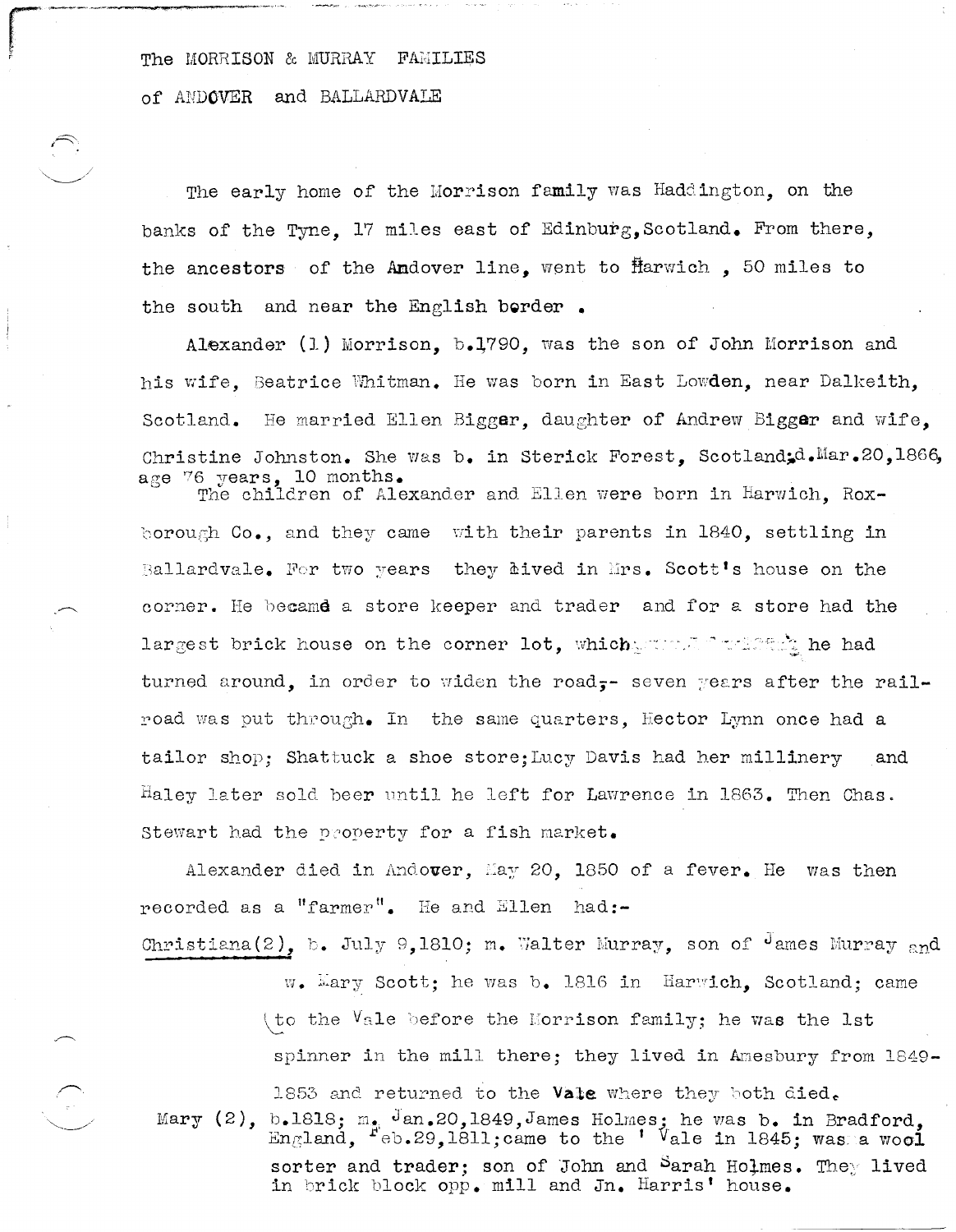The Morrison and Murray Families

## Children of Alexander(1) Morrison and wife, Ellen Bigger, ( cont.) :-

John  $(3)$  d. at 20 months.

Beatrice  $(2)$ , d. age 17.

- Ellen (2), b. 1820; m. Thomas Winthrop of Harwich; she d. 1848. leaving children; he went later to <sup>C</sup>alifornia; was a shoemaker.
- Andrew  $(2)$ ,  $\therefore$  1821 ; m. Agnes Stephenson; she was b. in Paisley, near Glasgow, April 1834. the dau. of Wm. Stephenson and wife, Jane Crawford; she came to Lowell in 1851 and to the  $V$ ale in 1854. Andrew kept a store in a building built for a restaurant by Israel Putnam, who went to California. Isfael's brother, Wm. Putnam kept store there for a time, and sold the place later to Wm.Morrison, brother of Andrew, who was a trader until he d. in 1853. Andrew then got the property from the widow of Israel Putnam, purchasing it finally in Dec. 1859. Agnes d. in So. Lawtence after they left the Vale and Andrew made his home with his dau. Mary Blake, in Lawrence.
- Wm.H. (2), b. 1826; m. Mary Stickney; she was dau. of Jos. Stickney and his wife, a Miss Clark; he d. Fet. 2,1854.
- Ale xander(2), b. 1823; m.  $\texttt{Act. 20, 1855}$ , Christine Maxwell Seaton Malker. dau. of Meffiel Walker and w. Elizabeth; she was b. in Seven; they lived in Frye Village; he was a factory overseer in 1870; he d. Oct.1, 1898.
- Agnes  $(2)$ , b. 1826; m. Richard Firth, who was b. about 1835 in England: he was a boss carder of the woolen mill; they had no child $ren.$

 $\texttt{Vatherine}$  (2), sd. to d.y.

 $\widehat{\phantom{a}}$ 

John William  $(2)$ , b. Oct.7, 1833; lived on Plain St., in bldg. next to R.R. c orner; m. Elizabeth, dau. of Geo. alker and w. Eliz. she was b. April 30,1832 in Scotland; m. April 1,1852; he was a trader. Active in Church and Temperance work: he d. April 26,1878.

 $-2-$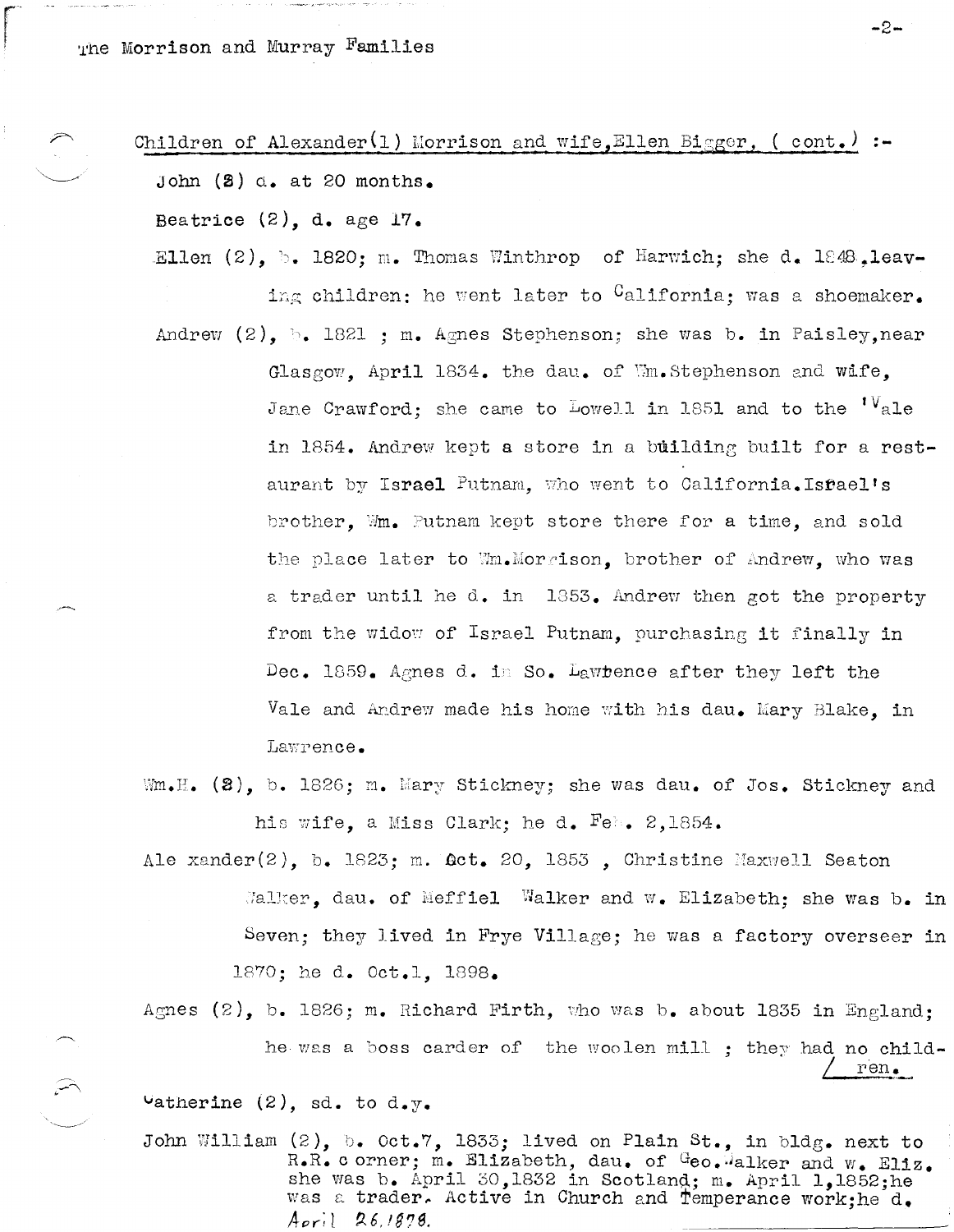The Morrison and Murray <sup>F</sup>amilies.

 $v$  ames

Christiana(2) Morrison and husband, Walter Murray, had:-

Ramsay  $(3)$ , b. in Ballardvale, march 17, 1841; attended public school: worked for Tyer when very young : "Parson"Green gave him early instruction in music, and after the youth's severe illness, advised him to devote his life to the musical profession. He attended the Musical Institute at No. Reading,  $1856 - 9$ . In July 1862 he emlisted for 3 months as a musician and was attached to Co.H., 1st Heavy Art.Here-enlisted and served until July 1864 when he returned to Andover. Taught piano in Andover. No. Andover and Pawrence;

 $\mathtt{Mica}_\mathtt{SO}$ went to  $\mathbb{Z}$ . as editor of " Song Messenger", where he remained until the fire of 1871., when ne came back here. He m. in 1868, Isabel Marie Taylor of Andover, a childhood for friend, who lived with her aunt, Mrs. Almon Clark. He taught music in the schools here for 10 years; purchased in 1872. with Miss Lucia Clark, the Cornell place. About 1881 was called to Cincinnati to take editorship of "Musical Visitor" and charge of their publications. Translated Parsifal from German to English. He d. in Cinn., March 10, 1905. Wrote "  $\mathcal{P}$ aisy Deane" during the Civil War; a Sabbath School Book, "Pure Diamonds", also "Hearenward" and "Royal Gems". which are filled with beautiful hymns. One of his works:-"PUT OUT THE LIGHTS"

-3-

Put out the lights; He will not need them more, Your work is done; his feet have gained The fairer, purer shore. Put out the lights; The shadows all are past, And everlasting glory breaks Upon our friend at last.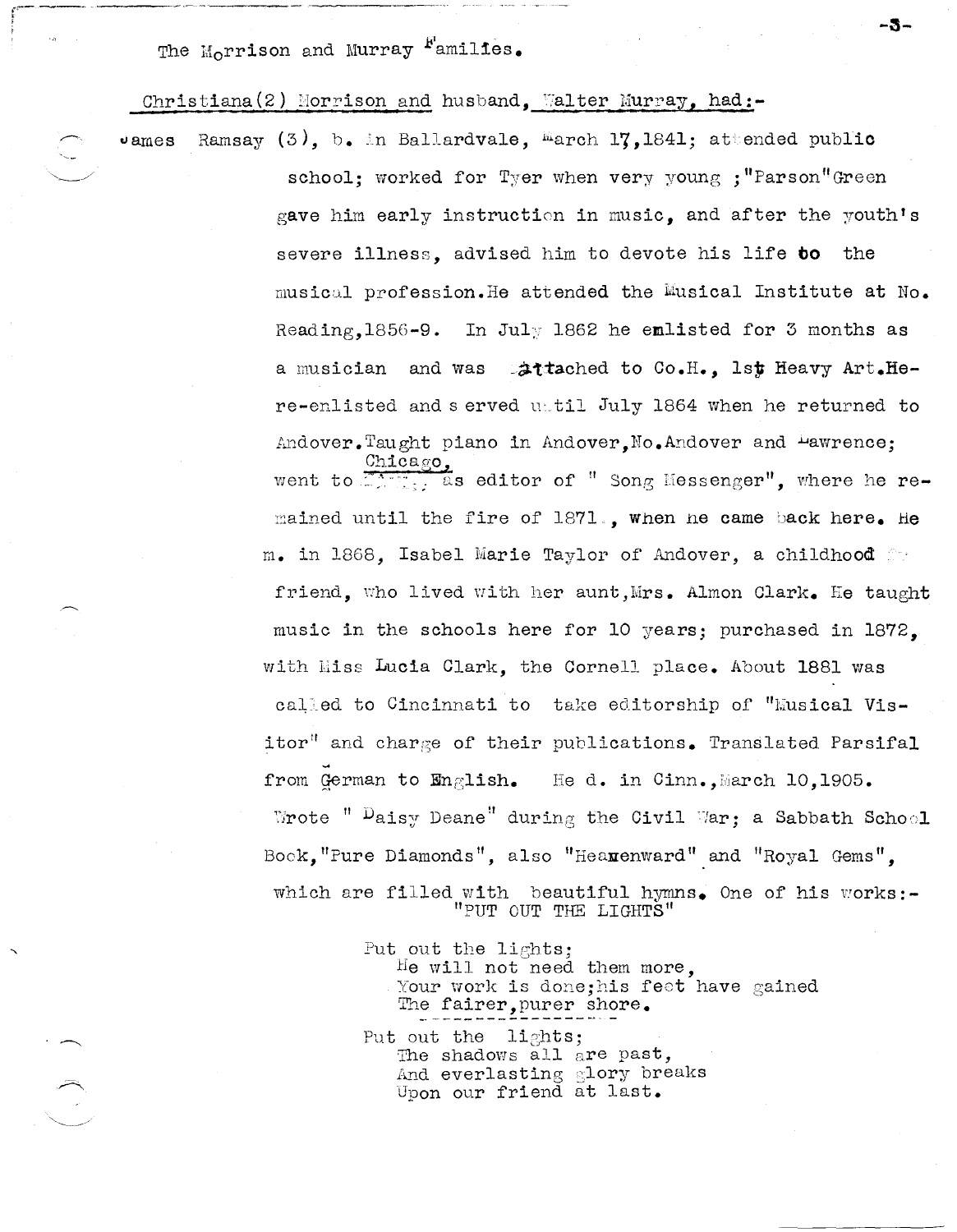The MORRISON and MURRAY FAMILIES

Children of Christiana Morrison and husband. Walter Murray, (cont.) :-Beatrice morrison(3), b. June 1, 1842; m. as 2nd wife, Victor Gin-

> grass, son of <sup>P</sup>eter Gingrass and  $\mathbf{w}_\bullet$  Sophia, b. in Quebec, lower Canada, 1837. (His 1st wife was cousin to Beatrice,  $\{in\$ Ellen Morrison, b. in Ballardvale 1843.) He was a painter; came to the Vale in 1861: lived near Tewksbury street.

Robert(3), b. 1845; went to Cleveland; a printer; m. and had children. Mary Scott  $(3)$ , b. March 23, 1847; d.y. March 8, 1864. Ellen (3), b.  $\mu_{AY}$  1848; a fine weavert m. a  $\mu$ . Kniffen, who deserted her. Dau. Mary L. (4) d. Nov. 11, 1873 age 2 yrs. 10 m.

Jane Morrison (3), b. march 1851; m. Joseph Perry.

Andrew(2) Morrison( Alexander(1) and wife, Agnes Stephenson, had:-James Crawford  $(3)$ , b. ;m. and lived in Beverly; prob.rec.Lawren Ellen Christine (5), b. Mar. 8, 1858; lived in  $N$ . H. Andrew Wm.  $(3)$ - fate unknown.

Mary (3), b. Jan.18,1864; m. Thomas Barker, woolsorter; lived in Lawrence  $\mathbf{8} \cdot \mathbf{b}$  at  $\mathbf{6} \cdot \mathbf{b}$  at  $\mathbf{1} \cdot \mathbf{c}$  at  $\mathbf{a} \cdot \mathbf{c}$  at  $\mathbf{b} \cdot \mathbf{c}$ Elizabeth Lavinia (3) b. Aug. 11, 1867; (father then called"gardener".) Ellen(2)Morrison( Alexander (1) and husband. Thos. Winthrop.had:-Thomas Farqur(3), b.May 1,1843 ; in Ballardvale; was in Civil War, acting Quartermaster; musician and poet; m. 1st a Miss Holmes:

m. 2nd., a Miss Ra son: went to Texas: m. 3rd. Miss Rooer. Alexander  $(3)$ , b. ;lived in Foxboro.

Ellen Morrison(3), b.Dec.5,1848; m. Victor Gingrass of Quebec.Can.1 he was a painter; son of <sup>P</sup>eter and Sophia; came here 1861;she d. Nov.28,1863,age 20 yrs.20 d.; he m. 2nd.. Beatrice Murray, cousin to Ellen.

-4-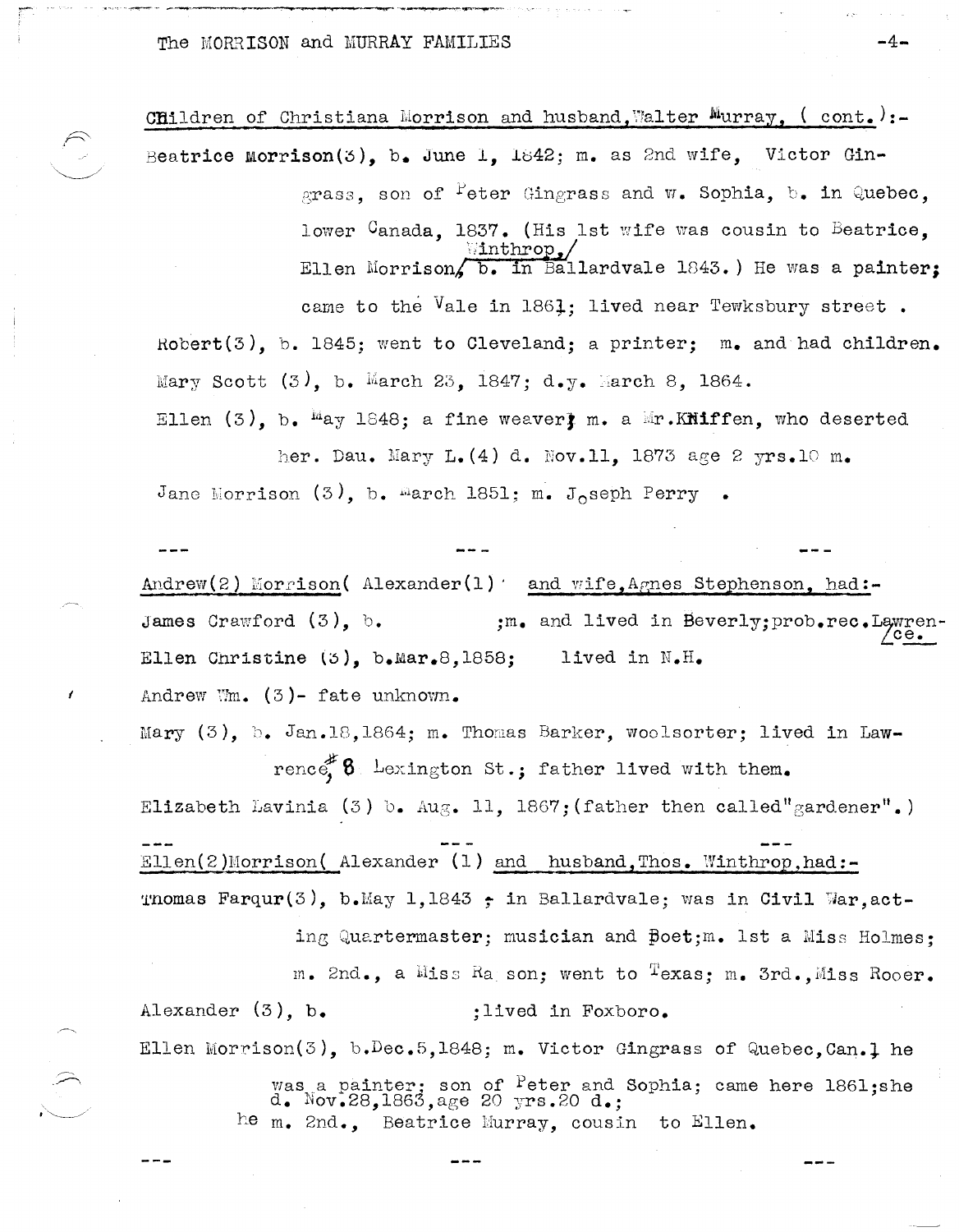The MORRISON and MURRAY FAMILIES

 $Wm$ . H. Morrison(2) Alexander(1) and wife, Mary Stickney, had  $L$ -Mary (3), b. 1849; d. 1yr.6 m. Mary Janetta (3), b. Sept. 29, 1852 in Abbott Village (? other Wm's.dau.) child  $(3)$ , b. Sept. 25,1852; d. next day. (Byidently there were two Wm. Morrisons with wife, Mary, one in the Vale and 1 in Abbot V. Andrew  $(3)$ , b.Sept.17, 1854; d. at 4 yrs. Nellie  $(3)$ , b.-Wm. Clark (3), b. 1847 in Baldwinsville, N.Y.; m.Aug. 24, 1868, Ada F. Busswell, 18, of  $D_{\text{exter}}$ , Me., dau. of Jamie and Emily; he m. 2nd. June 18, 1887, Elizabeth Emery of Lawrence; she was b. in Dover. N.H., dau. of Alfred L. and Mary A. Emery, 1858. He was an engineer on the  $R_{\bullet}R_{\bullet}$ Mary  $(2)$  Morrison(Alexander(1) and husband, James Holmes, had:-Ellen Ann  $(3)$ , b. May 5,1849; in Ballardvale; unm.; Joseph Morrison(3), b." ", a twin; lived in Chicago. Sarah Frances  $(3)$ , b. Aug. 12,1857;m. Eugene <sup>m</sup>cDonald in Chicago. Mary Agnes  $(3)$ , b. March 22, 1860; m. Wm. Shaw in Ballardvale.

-5-

 $\texttt{Alexander(2)Morrison(Alexander(1) and wife, Christine Walker, had:--}$ Alexander(3), b.  $Aug. 25,1857.$ 

Mary J.  $(3)$ , b. Dec.31, 1859; d. unm. Jan.24, 1902.  $\mathbb{M}$ . Henry (3), b. Dec.4, 1861; blacksmith; m.  $\text{C}t$ .18, 1894, Eliz.E. Phillips, John Lincoln(3), b. June 17, 1865; m. Nov.10, 1887 Jane Henderson Hill,<br>Agnes Christiana (3), b. Feb.28, 1870; m. Oct.17, 1894, George Higgins, a journalist; age 28; son of Henry Clinton Higgins and

wife, Eliza Augusta Abbott. Edward  $(3)$ ,  $b -$ Helen E. (3), called Ella E., b. Oct.31, 1854, (not recorded here): m. June 20, 1878, Jn. W. Bell, 24, a clerk; b. in Norfolk, Va. son of Richard and Ellen ("alker) Withy; adopted by Chas. and Joseph Bell.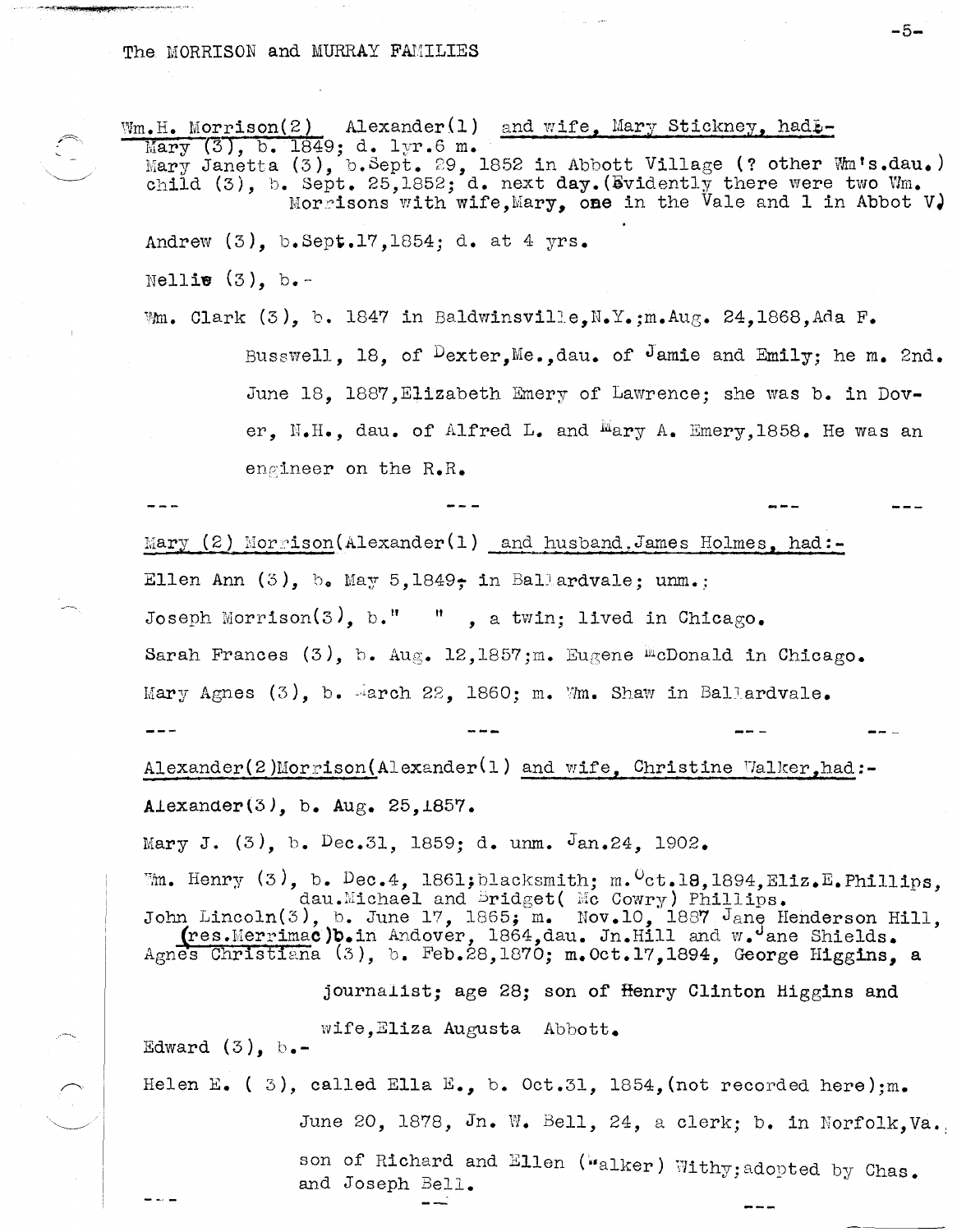The Morrison and Murray Families.

 $---$ 

John Wm.Morrison(2) Alexander(1) and wife. Elizabeth Walker.had:-Ada Elizabeth (3), b. Dec.8, 1852; d. Dec.14, 1852. John Wm.  $(3)$ , b.  $0ct.1854$ : m. Mary E. Shaw, May 5,1879; he was a survey-

or; she was 18; dau. of cames and matilda. Res. Boston. Nellie Elizabeth  $(3)$ , b. June 29,1857; m. M. H. Parish of Ohio. May 25, 1881.

Annie M.  $(3)$ , b. April 29,1863; m. Chas. Madden of Wheeling. Va. Florence Louisa  $(3)$ , b. July 14, 1875:

Robert L. Morrison, b. 1865, was m. here, Feb. 24, 1892 to Sarah A. Burnie, dau. of David Burnie and Mary (Thompson). Sarah was b. in Andover. 1865 . Robert. L. was son of James Morrison and w. Jane Leitch: b. in Detroit, Mich. He may have been the son of James  $(2)$  Alex $(1)$ Morrison, who was a carriage maker in Boston. 1863.

Another family of MORRISONS here was headed by Archibald (1) Morrison and his wife, Jane Thorn, who came from Blyntile, 10 miles up the river Clyde from Glasgow, Scotland. They, with their family. were in the 'Vale in 1827. Their children were :-

Janette  $(2)$ , b. in Blintyle, 1800; m. Andrew Scott, son of James Scott and Jane Richie; he was b. 1800; came to Nova Scotia, 1826 and later to So. Andover; went to the ''ale when the mill started and was overseer of looms; they lived on east side of the street above Baron's place:

he d. Dec.1850.

John  $(2)$ , b. in Glasgow; d. unm. 1839.

James (2),  $\mathbb{N}$ . March 1821; m. Catherine Sloan of Cambridgeport; went to Globe Village, Southbridge where he was overseer in a mill.

Jane  $(2)$ , b. 1823; m. <sup>H</sup>ector Lynn, son of Peter Lynn of Scotland; he built the Jn. Morrison and Miller houses. He went to California in 1849 and was there 2 yrs.;no children.

-6⊷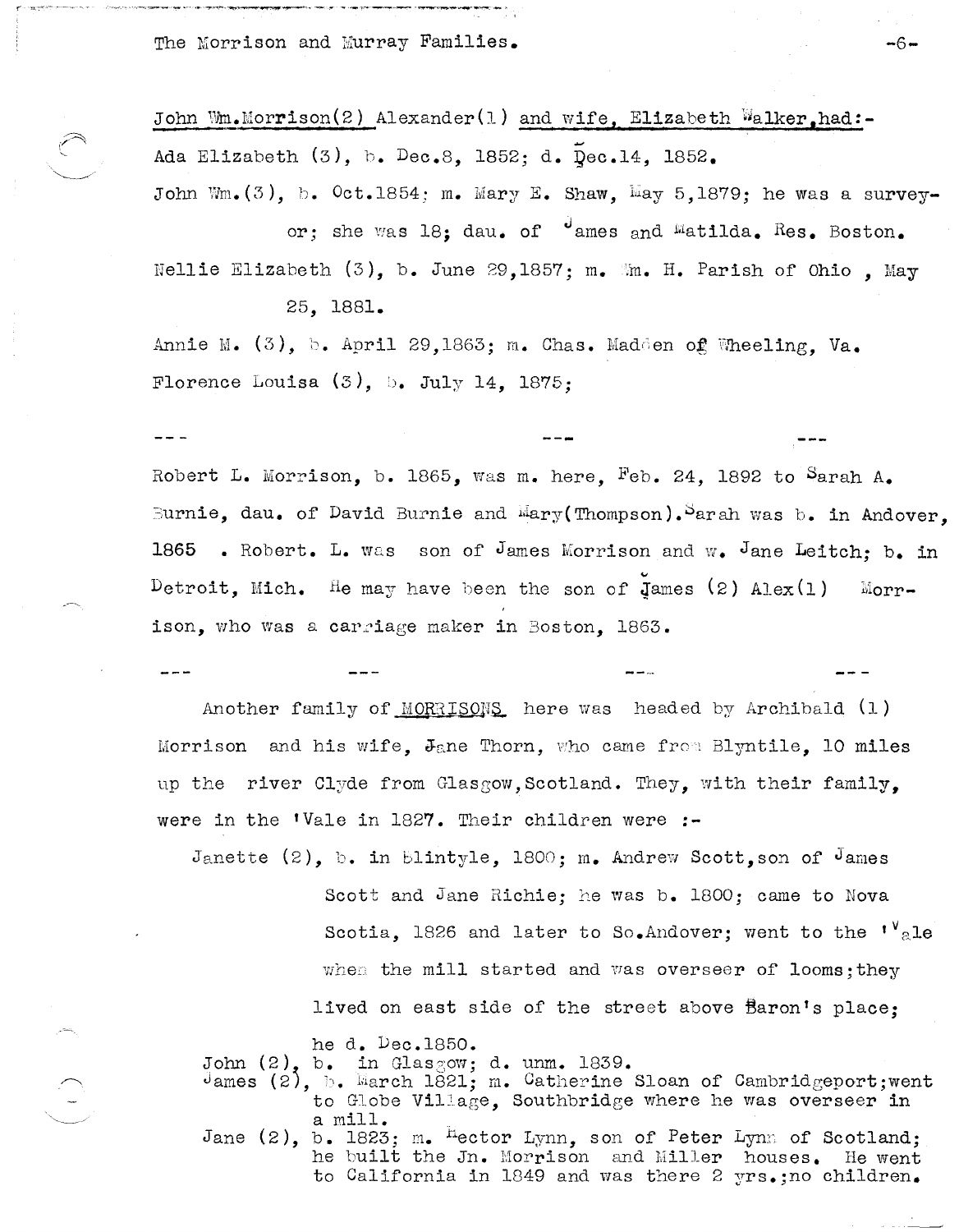The MORRISON and MURRAY Families

Children of Archibald(1) Morrison and wife. Jane Thorn. (cont.):-Andrew (2), b. 1826: m. maria Clement of Amesbury: he a. 1861. Archibald (2), b. in Andover, 1828; m. Sara Parker of England; was with father until 1857; went to Globe Village, 1863.

Robert (2). b. 1830: d. unm. in Army; killed at Battle of Bull Run:was not credited to Andover; was a house carpenter here.

Wm. Richard (2). b. 1834: served in the Army: unm. : was a printer at Buffalo.

Joseph  $(2)$ . b. 1837; unm.; lived here with his mother; d.here. Jesse M. (2). b. 1838; was in the Army; accidently shot at Albany. He

was a coach maker at Amesbury before the Civil War.

 $Janette(2)Morrison(Archibald (1) and husband, James Scott, had:–$ Joseph  $(3)$  b.-: carpenter at the factory. 1863.

Another WALTER MURRAY, came also from Harwich, Roxborough Scotland.to make his home in the 'Vale, in 1853. He was the son of "ames Murray and wife, Betsy. He was married to Ellen Foster, dau. of Wm. Foster(dec.) and his wife, Jane Bothwell, both of Ireland, though of Scotch parentage.

JOHN MURRAY, brother of Walter, above, lived in Woburn. He married Mary Renwick of Tewksbury, who was b.in Harwich, Scotland. After his death she made her home in Andover.

Ellen's mother, Jane (Bothwell) Foster was the daughter of Robt. Bothwell and Mary Galbraith of Arneagh, Ireland; she was b. 1799; came here after her husband died,<br>in 1855/with dau. Ann Eliza Foster, and was in the '<sup>V</sup>ale in 1863. ner father, m. Foster, was son of Alexander Foster, who d. in Hards, Ire.

-7.